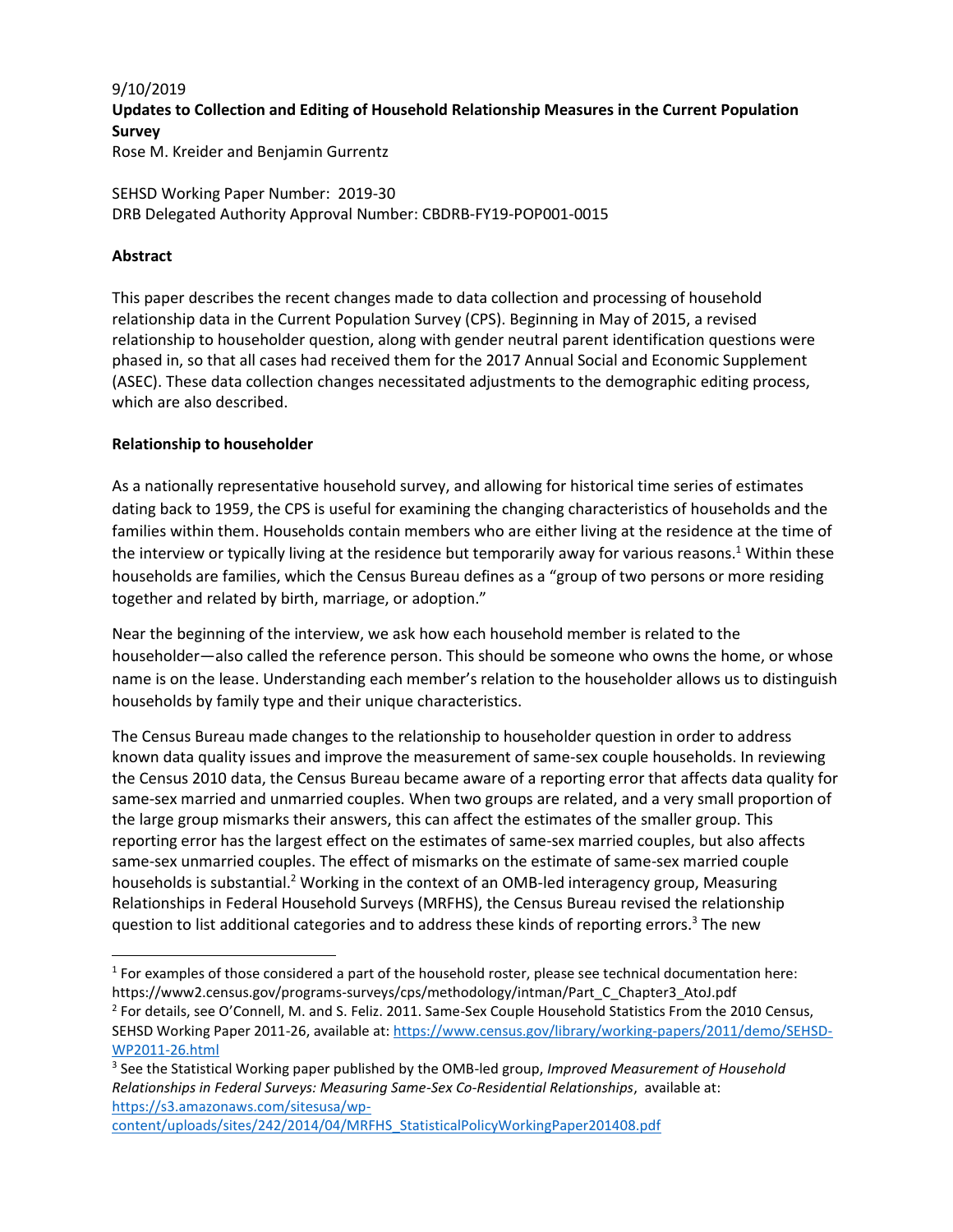relationship categories specify whether the household member is the opposite-sex spouse, opposite-sex unmarried partner, same-sex spouse or same-sex unmarried partner of the householder. Numerous papers and reports detailing investigation of this reporting error and results of quantitative tests of the revised question are posted on the Census Bureau website [\(https://www.census.gov/topics/families/same-sex-couples.html\)](https://www.census.gov/topics/families/same-sex-couples.html).

See Figure 1 for the response categories to the relationship question, comparing the previous set with the expanded, updated set. Please note that the legacy categories in the figure are re-ordered to match the updated categories for comparative purposes. The categories of spouse and unmarried partner were expanded to distinguish between opposite-sex and same-sex couples. In addition, the unmarried partner categories are now displayed next to the categories for spouses, which was not the case in the past.

Figure 1. Updating the Relationship to Householder Categories in CPS

# How (is/are) (name/you) related to (you/reference person's name)?

| <b>Legacy Categories</b>                          | <b>Updated Categories</b>                                                                                                                   |
|---------------------------------------------------|---------------------------------------------------------------------------------------------------------------------------------------------|
| Spouse (Husband/Wife)<br><b>Unmarried Partner</b> | Opposite-sex Spouse (Husband/Wife)<br>Same-sex Spouse (Husband/Wife)<br><b>Opposite-sex Unmarried Partner</b><br>Same-sex Unmarried Partner |
| Child                                             | Child                                                                                                                                       |
| Grandchild                                        | Grandchild                                                                                                                                  |
| Parent                                            | Parent                                                                                                                                      |
| Brother/Sister                                    | Brother/Sister                                                                                                                              |
| Other relative                                    | Other relative                                                                                                                              |
| Foster Child                                      | Foster Child                                                                                                                                |
| Housemate/Roommate                                | Housemate/Roommate                                                                                                                          |
| Roomer/Boarder                                    | Roomer/Boarder                                                                                                                              |
| Other nonrelative                                 | Other nonrelative                                                                                                                           |

*Source*: U.S. Census Bureau, Current Population Survey, Annual Social and Economic Supplement, 2018 Note: Legacy response categories re-ordered for comparative purposes.

Even with the updated processing, the Census Bureau's definition of family as a "group of two persons or more residing together and related by birth, marriage, or adoption" will remain the same.

#### **Parent identification questions**

In 1982, the Census Bureau first introduced a direct question asking all respondents to identify a parent for household members. In 2007, a second parent identification question was added, and respondents were asked to identify the household member's mother, if they reported one was present, and the household member's father, if they reported one was present. This second question allowed the easy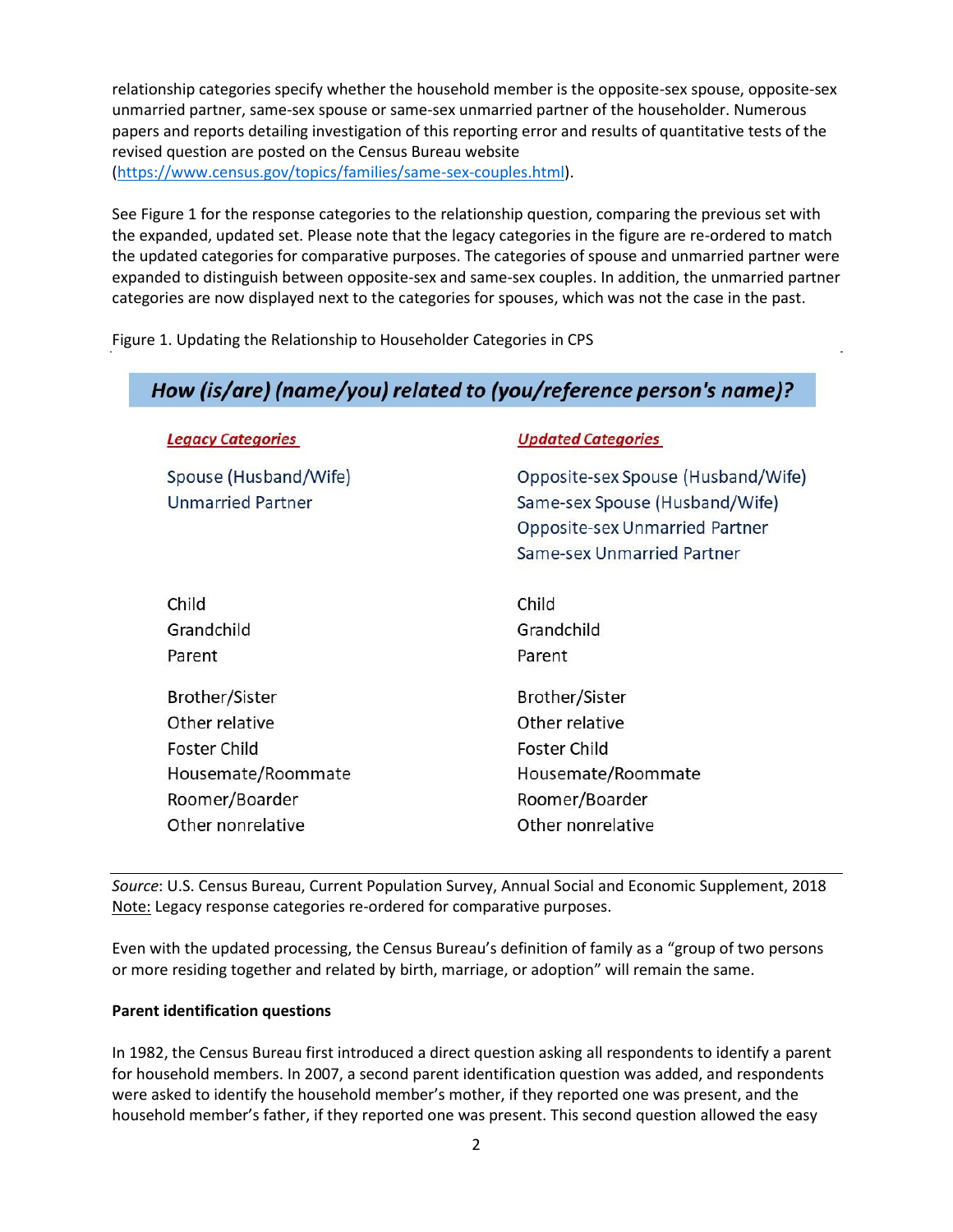identification of children living with two unmarried parents, whereas in the past, children were identified as living with two parents only if the parent who was identified in response to the parent identification question was married. The recently updated parent identification questions are gender neutral, asking simply if the household member has a parent present, and if so, asking if they have another parent present. This allows respondents to easily report same-sex parents (i.e., two mothers or two fathers). Figure 2 shows the change in the question wording.

## Figure 2. Parent Identification Questions



*Source*: U.S. Census Bureau, Current Population Survey, Annual Social and Economic Supplement, 2018

## **Implementing the revised questions**

The Census Bureau completed implementation of the updated relationship and parent identification questions in the Current Population Survey (CPS). Beginning in May of 2015, the new questions were introduced to incoming sample members. By the time of the Annual Social and Economic Supplement (ASEC) 2017, the entire sample was receiving the new questions. Subsequently, the Census Bureau updated the edits and processing system to incorporate the revised questions. In order to show these updated changes to the collection and editing of demographic data, the Census Bureau re-processed and re-released public use files for the 2017 ASEC (i.e., 2017 ASEC research file) and the 2018 ASEC (i.e., 2018 ASEC bridge file). These files provide users with the ability to see the effects of the revised relationship question, gender neutral parent identification questions, and updated processing system on the data that have already been released to the public using the legacy processing system. <sup>4</sup> The ASEC 2019 production file includes the redesigned questions, and was processed using the updated processing.

## **Editing the revised relationship question**

l

In the past, the Census Bureau edited those reported as same-sex spouses and showed them as unmarried partners. This is no longer the case. As a result, both same-sex unmarried partners (available in basic CPS since late 1995, and in ASEC since 1996) and same-sex married couples will be categories available on the file through the relationship to householder question.

<sup>&</sup>lt;sup>4</sup> The ASEC 2017 research file is available here: [https://www.census.gov/data/datasets/2017/demo/income](https://www.census.gov/data/datasets/2017/demo/income-poverty/2017-cps-asec-research-file.html)[poverty/2017-cps-asec-research-file.html.](https://www.census.gov/data/datasets/2017/demo/income-poverty/2017-cps-asec-research-file.html) The ASEC 2018 bridge file is available here: [https://www.census.gov/data/datasets/2018/demo/income-poverty/cps-asec-bridge.html.](https://www.census.gov/data/datasets/2018/demo/income-poverty/cps-asec-bridge.html)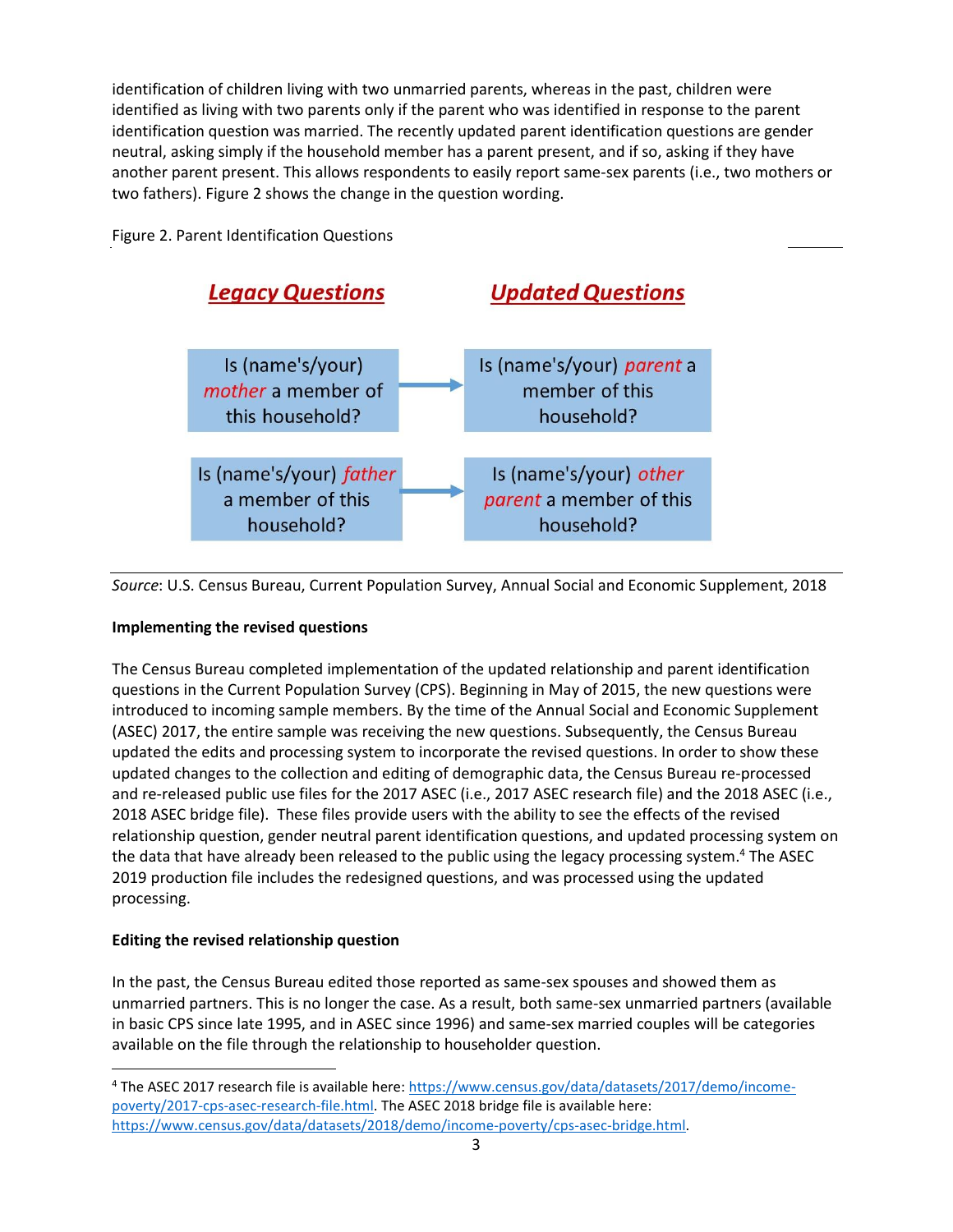

By adding response categories that distinguish opposite-sex and same-sex spouses and unmarried partners, we make it possible to see cases where the reported relationship category is inconsistent with the sex reported for the two members of the couple. This results in some coupled households being 'mismatched.' Figure 3 shows two examples of households in which the relationship and sex reports are inconsistent. In the first (pictured on the left side of Figure 3), a man is reported as the female householder's same-sex spouse. In the second (pictured on the right), both people are reported as male, but 'opposite-sex spouse' is reported as the relationship category. These types of inconsistent reports are mainly due to inadvertent mistakes, but likely also reflect some cases in which transgender people have made do with the limited sex response categories that are available on the survey. The editing process creates consistency between the relationship and sex reports.

The rationale for resolving these inconsistencies in CPS is based on data from the largest test conducted in the decennial program—the 2015 National Content Test (NCT).<sup>5</sup> The test was nationally representative, with a sample of about 1.18 million households. It employed a split panel design for the relationship question, allowing comparisons of the control and test questions. The test included paper, internet, and Telephone Questionnaire Assistance (TQA) modes. Nonresponse follow-up was not included in the 2015 NCT. The results were weighted using a basic household weight. The internet instrument contained an automated check, which was triggered when the reported sex values for the householder and their spouse or partner did not agree with the relationship value chosen (e.g., both the householder and their spouse or partner were reported as male and their relationship was reported as opposite-sex). For those respondents who made a change using this automated check, the largest group changed the sex of the spouse. 6

 $6$  See Figure 17 in the figures accompanying the working paper found at this link: <https://www.census.gov/library/working-papers/2017/demo/SEHSD-WP2017-28.html>

l

<sup>&</sup>lt;sup>5</sup> For the report detailing the test of the relationship question, see: [https://www2.census.gov/programs](https://www2.census.gov/programs-surveys/decennial/2020/program-management/final-analysis-reports/2015nct-relationship-question-experiment.pdf)[surveys/decennial/2020/program-management/final-analysis-reports/2015nct-relationship-question](https://www2.census.gov/programs-surveys/decennial/2020/program-management/final-analysis-reports/2015nct-relationship-question-experiment.pdf)[experiment.pdf](https://www2.census.gov/programs-surveys/decennial/2020/program-management/final-analysis-reports/2015nct-relationship-question-experiment.pdf)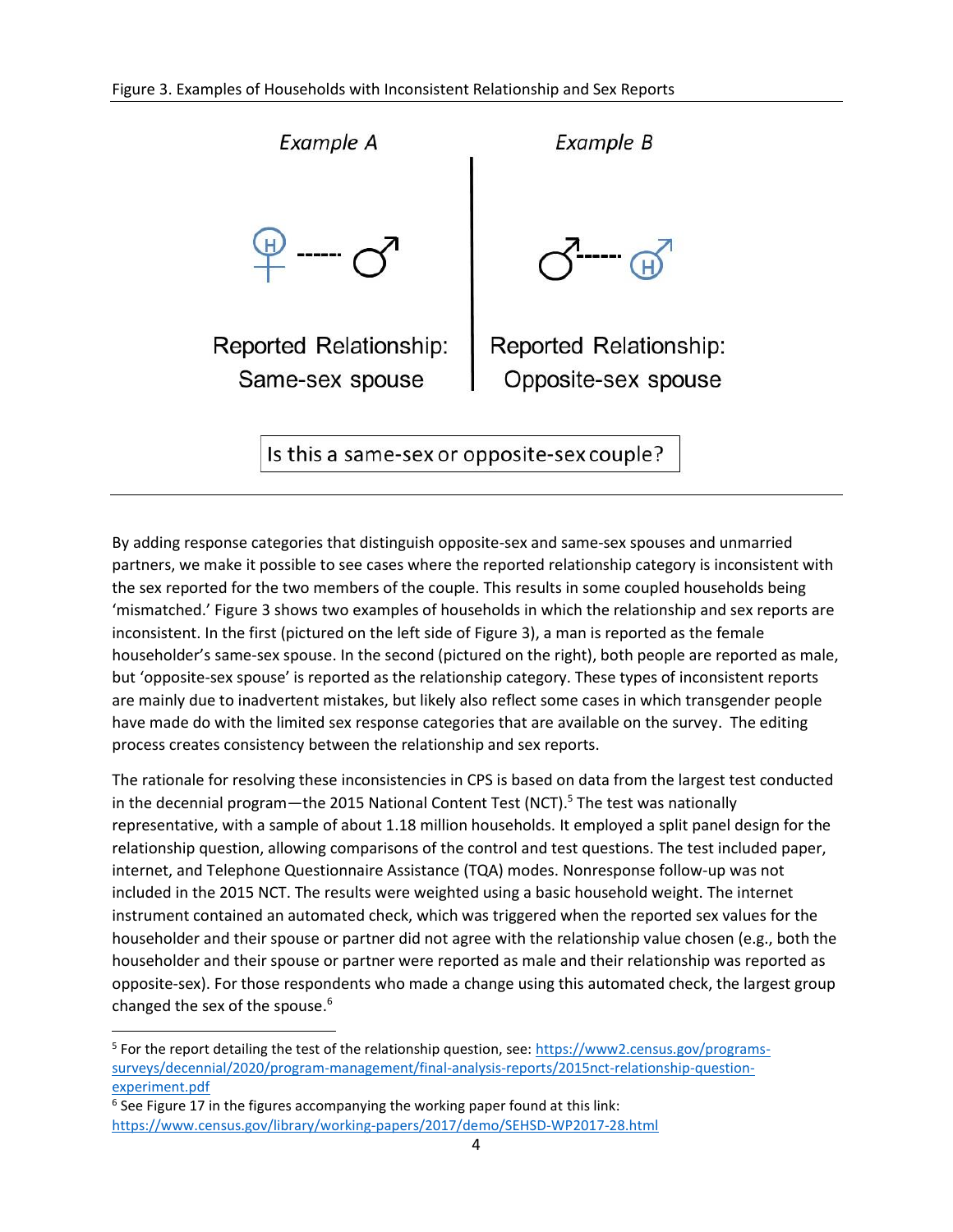To decide which inconsistent reported value to change—relationship, sex of the householder, or sex of the spouse/partner, we analyzed the 2015 National Content Test (NCT) data, matching a names index to those data. The names index specifies a value for first names that indicates how often that name is reported as male. This value can be used to assign a sex value when respondents have failed to report one, or it is inconsistent with other reported information. We evaluated the accuracy of using this first name index by matching Census 2010 and ACS 2010 data to Social Security data and comparing the sex value reported in our survey data with the value on the Social Security record, which we assumed to be the true value.<sup>7</sup> This allowed an examination of the cases with inconsistent relationship and sex reports, to see what sex values were implied by the reported first names. Assuming that only those with names reported as male or female 95 percent of the time could be assigned a sex, we found that the majority (61 percent) of those couples were opposite-sex couples. Based on earlier work, we expect that roughly 85 percent of adults have a name that is reported as male or female 95 percent of the time. In order to include another smaller group of adults whose names are not reported male or female quite as often, we relax the stringent assumption that the name must be reported male or female 95 percent of the time to 80 percent of the time. Doing this in the NCT data, we found that 70 percent of the couples with mismatched relationship and sex reports were opposite-sex couples.

Knowing that the largest piece of the mismarking problem is opposite-sex couples who mistakenly end up reporting as same-sex couples, we use these data from NCT to inform our editing decisions in CPS. For CPS, in cases where the relationship and sex reports are inconsistent, we use an algorithm that randomly assigns cases as opposite-sex couples 70 percent of the time, and same-sex couples 30 percent of the time, by editing either the relationship to householder response or the sex of one of the members of the couple. Census 2020 and ACS 2019 data will allow us to evaluate whether this is the best way to handle these inconsistent cases, since we need to use decennial and ACS data as the benchmark for the relatively small population of same-sex married couple households.

#### **Editing the gender neutral parent identification questions**

 $\overline{\phantom{a}}$ 

In addition to being able to easily report same-sex parents, we adjusted the way we edit the parent identification questions in two ways. The direct cohabitation question asking whether respondents have a boyfriend, girlfriend or partner in the household is only asked in specific situations—where there is an adult who lives in a household with another adult who is **not** related to them by birth, marriage, or adoption. So if a householder reports that her son lives with her and her grandchild, and then reports her son's unmarried partner as her 'other relative,' this couple—the son and his partner—will not be asked the direct cohabitation question. But the parent identification questions may indicate that the grandchild of the householder has the couple reported as her parents. The updated demographic edit now shows that this couple is cohabiting, since they have reported that they have a shared child.

The second change in the editing of the parent identification questions is that, in order to keep the variables parallel to the previous 'mother' and 'father' variables, parent 1 is always the mother if a mother is present. Parent 2 is always the father if a father is present. The only situation where this is not true is if the child has two same-sex parents present, in which case the second father would be listed as parent 1 or the second mother would be listed as parent 2. We did this since the number of children living with same-sex parents is too small to show as a separate group in the detailed America's Families

<sup>&</sup>lt;sup>7</sup> See the working paper located here: [https://www.census.gov/library/working-papers/2015/demo/SEHSD-](https://www.census.gov/library/working-papers/2015/demo/SEHSD-WP2014-36.html)[WP2014-36.html](https://www.census.gov/library/working-papers/2015/demo/SEHSD-WP2014-36.html)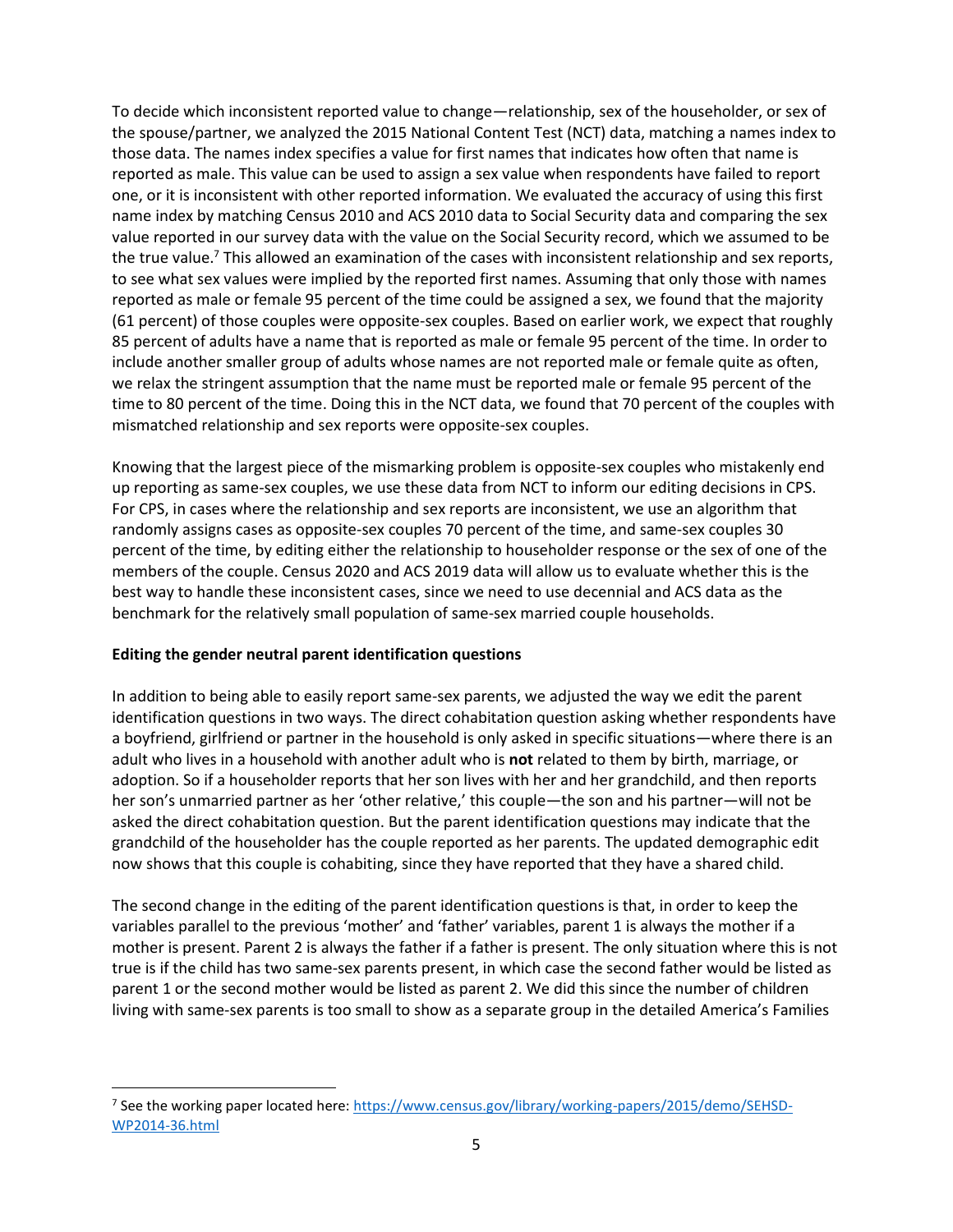and Living Arrangements table package we produce annually.<sup>8</sup> So the PEPAR1 variable identifying the first parent can be used as if it were the old PELNMOM variable that identified the record holder's mother, and the PEPAR2 variable can be used as if it were the old PELNDAD variable. Before this move to gender neutral parent identification questions, the America's Families and Living Arrangements tables showed children who lived with two mothers (or two fathers) as living with one parent. Now they are shown as living with two parents, but some characteristics (e.g., child support payments) of those parents shown in the aggregate will be noisy.

| (Numbers in thousands, except for percentages) |        |                                                          |        |                                                        |                      |                              |  |  |  |
|------------------------------------------------|--------|----------------------------------------------------------|--------|--------------------------------------------------------|----------------------|------------------------------|--|--|--|
|                                                |        | Production<br>Coupled<br>Households<br>$(perry + a sex)$ |        | <b>Bridge Coupled</b><br>Households<br>(revised perrp) | Change<br>in Totals? | Change in<br>Distribution %? |  |  |  |
| Total (in thousands)                           | 69,350 | 100.0%                                                   | 70,100 | 100.0%                                                 |                      | N/A                          |  |  |  |
| <b>Opposite-sex Married</b>                    | 61,240 | 88.3%                                                    | 61,400 | 87.6%                                                  | N.S.                 |                              |  |  |  |
| Opposite-sex Unmarried                         | 7,169  | 10.3%                                                    | 7,756  | 11.1%                                                  |                      |                              |  |  |  |
| Same-sex Married*                              | 554    | 0.8%                                                     | 471    | 0.7%                                                   |                      |                              |  |  |  |
| Same-sex Unmarried                             | 384    | 0.6%                                                     | 479    | 0.7%                                                   |                      |                              |  |  |  |

Table 1. Coupled Households by Type: 2018 Production vs. Bridge Estimates

*Source:* U.S. Census Bureau, Current Population Survey, Annual Social and Economic Supplement, 2018

Note: Arrows represent significant difference from production estimate at 90% Confidence Level.  $N.S. = Not significant. N/A = Not applicable.$ 

\* Production estimate created using extract file that identifies who reported as same-sex spouse.

### **Estimates from the updated demographic edit**

 $\overline{\phantom{a}}$ 

In this section, we show estimates that demonstrate the effect of the changes in data collection and processing. First, let's take a look at the estimates of coupled households. Note that in the 2018 production file,<sup>9</sup> in order to show the same-sex married couples, we needed to use the extract that is released separately that indicates which couples originally reported being same-sex married couples.<sup>10</sup> In the production file, they are edited and shown as unmarried partners.

Overall, the number of coupled households is higher in the bridge file—an estimated 70.1 million compared with 69.4 million in the production file. In Table 1, significant difference at the 90 percent level is indicated with either a green up arrow, meaning that the estimate is significantly higher in the bridge file, or a red down arrow, meaning that the estimate is significantly lower in the bridge file,

 $8$  For example, see the tables with a 'C' in the title. This indicates the table shows estimates of children. The 2018 table package is located here:<https://www.census.gov/data/tables/2018/demo/families/cps-2018.html>

<sup>&</sup>lt;sup>9</sup> In this paper, we use 'production file' to refer to the ASEC estimates that were published using the existing demographic edit. We refer to the ASEC 2017 estimates processed with the new demographic edit as the ASEC 2017 research file, and the ASEC 2018 estimates processed with the new demographic edit as the ASEC 2018 bridge file.

<sup>&</sup>lt;sup>10</sup> For a list of downloadable extract files, please visit: [https://www.census.gov/data/datasets/time](https://www.census.gov/data/datasets/time-series/demo/income-poverty/miscellaneous.html)[series/demo/income-poverty/miscellaneous.html](https://www.census.gov/data/datasets/time-series/demo/income-poverty/miscellaneous.html)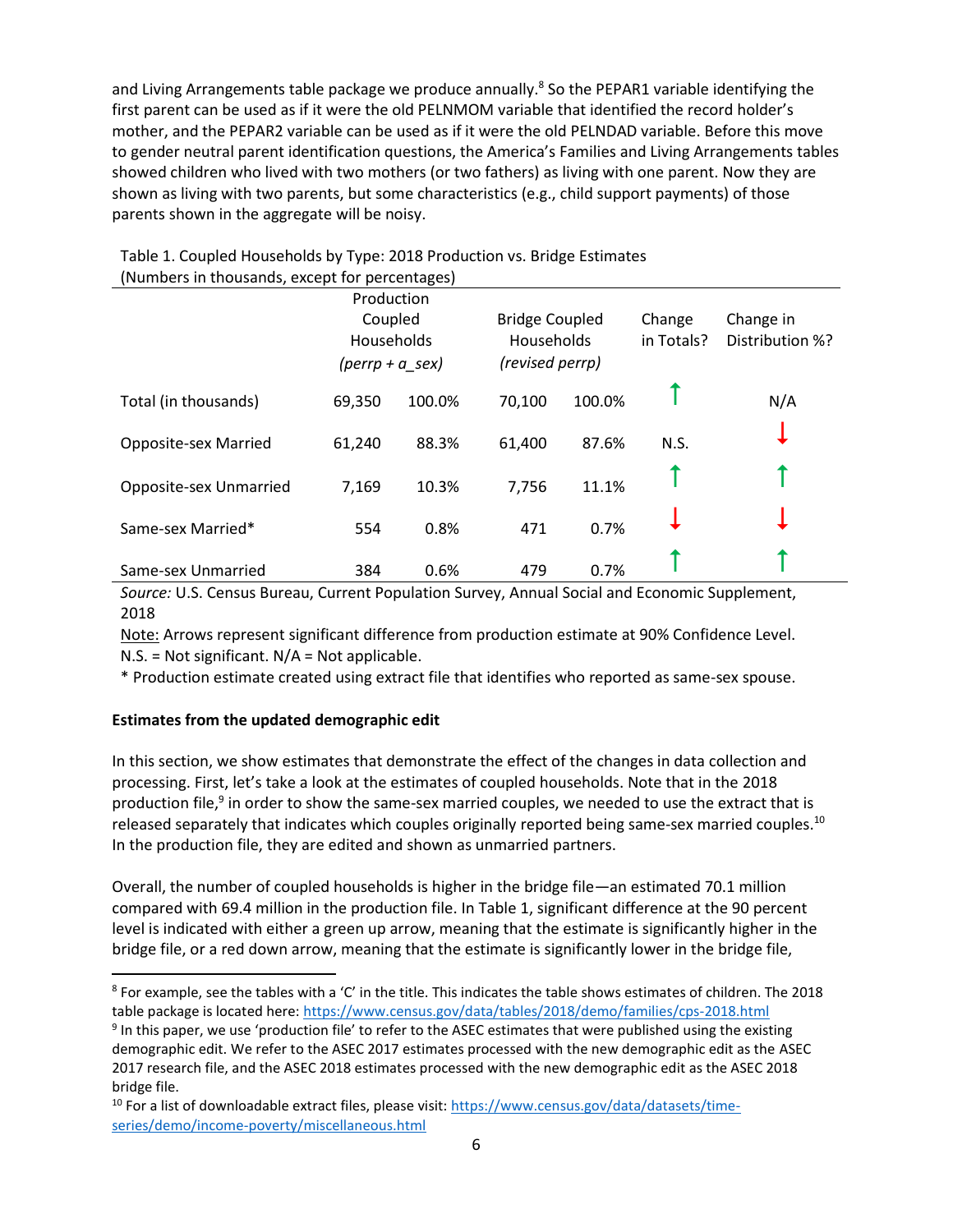compared with the production file. Unmarried couples have a larger percent distribution of all coupled households on the bridge file than the production file, while married couples have a smaller percent distribution. Some of the changes mentioned above to the editing procedures for handling unmarried parents contribute to this increase in unmarried couples. We also expected the number and share of same-sex married couples to decrease, since one of the main reasons we revised the relationship to householder question was to decrease mismarks that result in erroneous reports of same-sex married couples. So, we believe the revised relationship categories and the changes to editing procedures are responsible for these differences across files. Further, the changes are in the direction we expected.

We caution against comparing ASEC bridge file estimates with ACS estimates, for a couple of reasons. First, the ACS estimates of households incorporate housing unit controls, while CPS estimates do not. Second, until 2019, ACS is still using the old relationship question and edit. So we expect that once the new question and edit are implemented in ACS in 2019 data, the estimate for same-sex married households may also decrease, as it did in CPS. But for now, we caution against comparisons.

In Table 2, we examine whether some key characteristics of coupled households have changed due to the new data collection and editing procedures. Coupled households are shown by type. We found no statistical differences between the production file and the bridge file. We examined whether both partners had a Bachelor's degree, both partners were employed, and whether the partners were in an interracial couple. Keep in mind that the same-sex groups are relatively small, so it does need to be a large difference in order to register as statistically significant.<sup>11</sup> These characteristics highlight the unique profile of coupled households, by type.

| Characteristic                 | Opposite-sex<br>Married |       | Opposite-sex<br>Unmarried |       | Same-sex<br>Married |       | Same-sex<br>Unmarried |       |
|--------------------------------|-------------------------|-------|---------------------------|-------|---------------------|-------|-----------------------|-------|
|                                | Prod.                   | Brid. | Prod.                     | Brid. | Prod.               | Brid. | Prod.                 | Brid. |
| Both Partner's,<br>Bachelor's+ | 28.4                    | 28.3  | 17.5                      | 17.0  | 36.9                | 40.5  | 30.1                  | 31.5  |
| Both Partner's,<br>Employed    | 47.9                    | 48.0  | 60.2                      | 60.1  | 62.1                | 61.3  | 62.5                  | 59.3  |
| % of Couples<br>Interracial    | 5.2                     | 5.2   | 10.2                      | 10.1  | 9.5                 | 10.6  | 14.5                  | 15.0  |

Table 2. Percent of Coupled Households by Type: 2018 Production vs. BridgeEstimates

*Source:* U.S. Census Bureau, Current Population Survey, Annual Social and Economic Supplement, 2018 Note: Prod. = production file; Brid. = bridge file

\* Bridge file estimates do not differ significantly from the production estimates at the 90% confidence level.

Figure 4 examines whether estimates of adults who are parents differ between the bridge and production files. If we look at the percent of all those age 15 and over who have a coresident child, the difference is not significant. These estimates include parents living with adult children, so we also show comparisons of parents living with children under 18 across the production and bridge files. Again, we found no significant differences.

l

 $11$  For margins of error for all tables, please see the appendices on pages 10 through 12.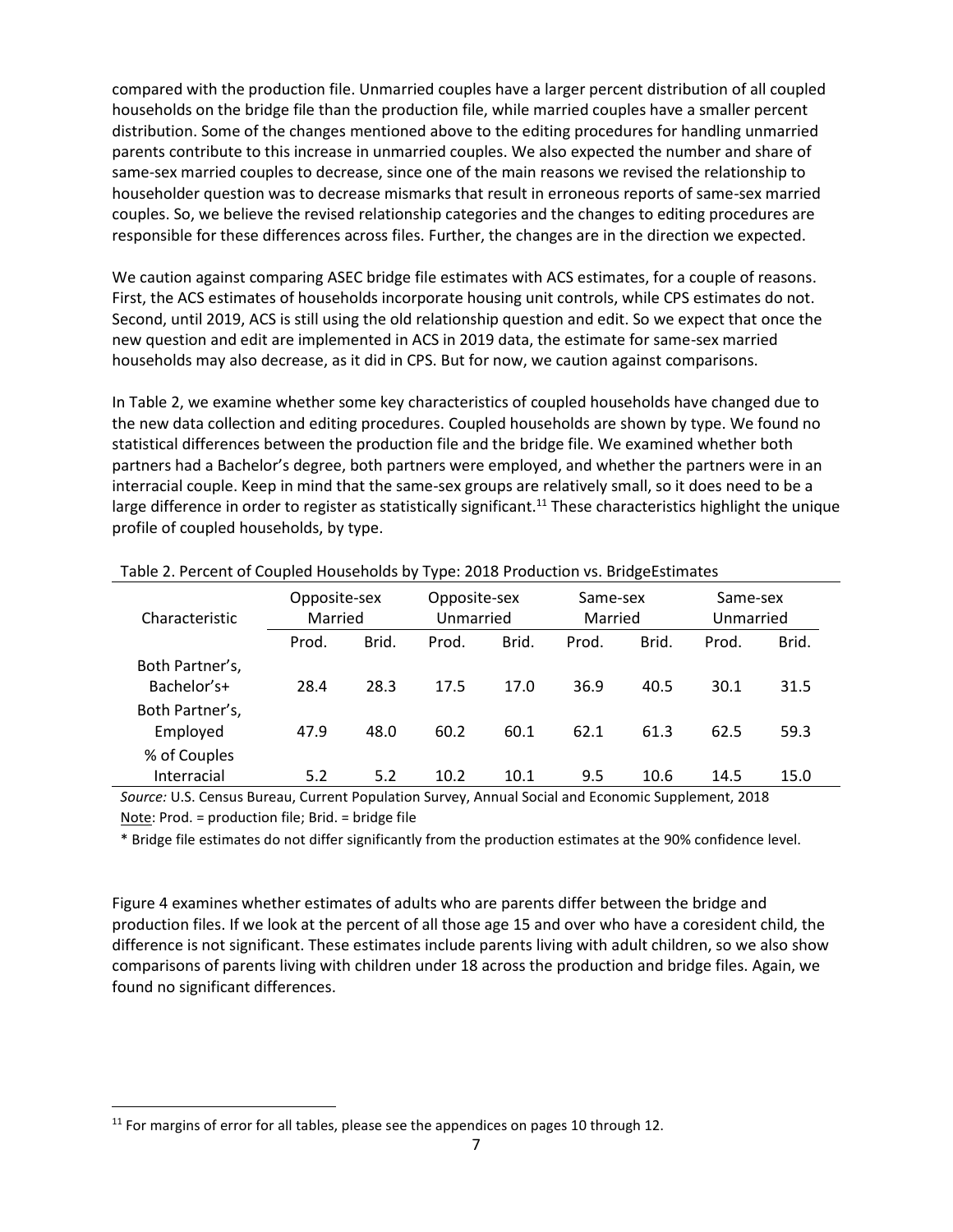

#### Figure 4. Percent of Household Members Who Are Parents: 2018 Production vs. Bridge Estimates

*Source*: U.S. Census Bureau, Current Population Survey, Annual Social and Economic Supplement, 2018 Note: The bridge file estimates do not differ statistically from production estimates at the 90% confidence level.

However, when we look more closely at parents with coresident children of any age, by couple type, we see an increase in parents who are part of a same-sex married couple (see Table 3). This is exactly what we would expect, given that the change to the way respondents identify the presence of parents made it easier to report same-sex parents. We do not see a significant increase among same-sex unmarried parents in 2018, partially because of the small sample size, although we did find a significant increase in the 2017 research file.<sup>12</sup>

#### Table 3. Parents by Couple Type: 2018 Production vs. Bridge Estimates (Numbers in thousands, except for percentages)

|                        | Production<br>Coresident<br>Parents |        | <b>Bridge</b><br>Coresident<br>Parents |        | Change in<br>Totals? | Change in<br>Distribution %? |
|------------------------|-------------------------------------|--------|----------------------------------------|--------|----------------------|------------------------------|
| Total (in thousands)   | 91,660                              | 100.0% | 91,860                                 | 100.0% | N.S.                 | N.A.                         |
| No Partner Present     | 19,940                              | 21.8%  | 19,680                                 | 21.4%  | N.S.                 | N.S.                         |
| Opposite-sex Married   | 66,520                              | 72.6%  | 66,610                                 | 72.5%  | N.S.                 | N.S.                         |
| Opposite-sex Unmarried | 4,968                               | 5.4%   | 5,228                                  | 5.7%   | N.S.                 | N.S.                         |
| Same-sex Married*      | 166                                 | 0.2%   | 241                                    | 0.3%   |                      |                              |
| Same-sex Unmarried     | 70                                  | 0.1%   | 107                                    | 0.1%   | N.S.                 | N.S.                         |

*Source:* U.S. Census Bureau, Current Population Survey, Annual Social and Economic Supplement, 2018 Note: Arrows represent significant difference from production estimate at 90% Confidence Level.

N.S. = Not significant. N/A = Not applicable.

 $\overline{\phantom{a}}$ 

\* Production estimate created using extract file that identifies who reported as same-sex spouse.

 $12$  For the 2017 estimates, please see Table 5 in conference presentation found here: <https://www.census.gov/library/working-papers/2019/demo/SEHSD-WP2019-13.html>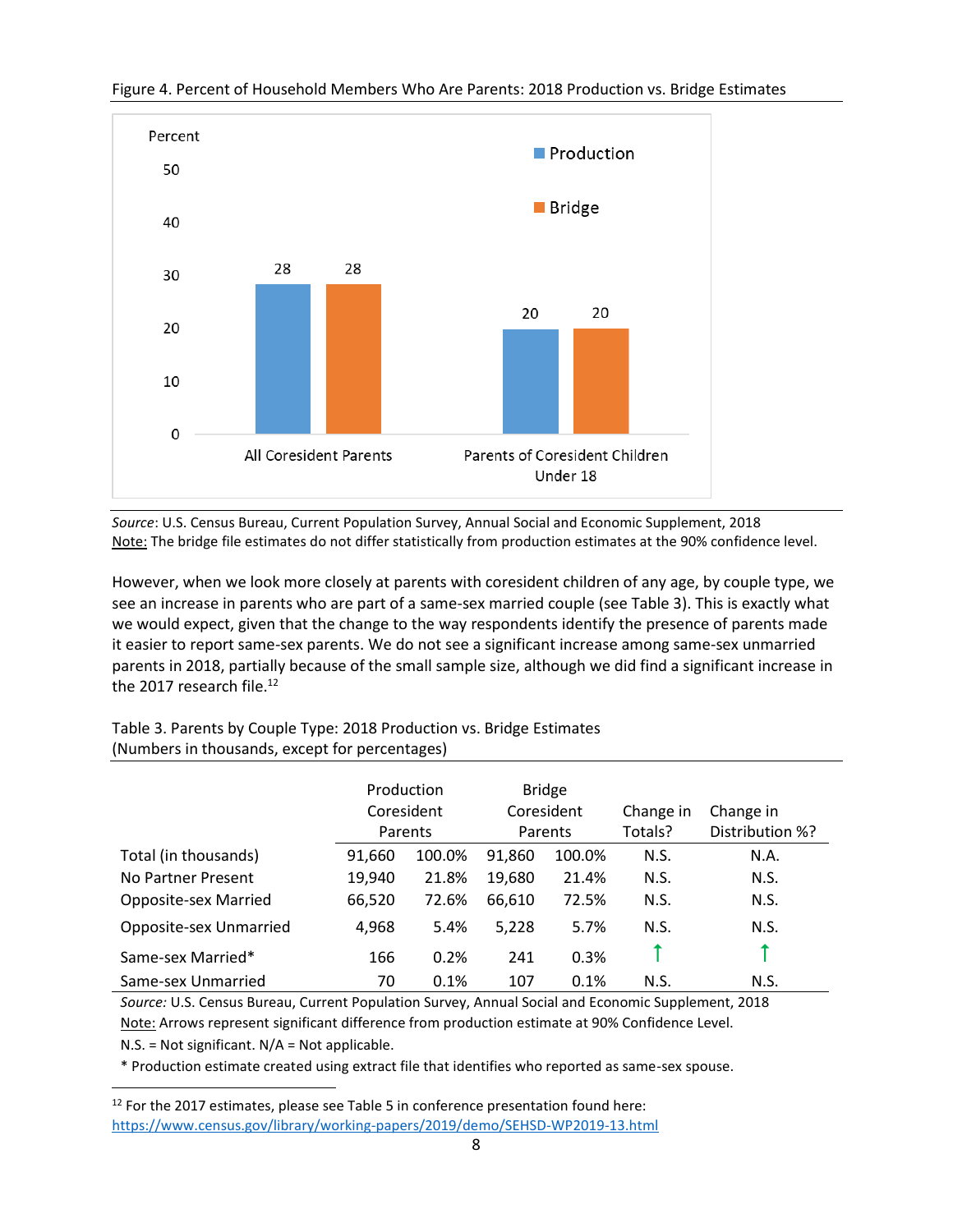#### **Discussion and Conclusion**

l

Changes made to relationship to householder and parent identification questions allow better measurement of the specific type of family/living arrangement, especially for same-sex couples and their children. The updated collection and processing in the CPS will affect data products such as the America's Families and Living Arrangements tables, and how families are shown in those products. Specifically, labeling of particular categories in tables published by the Census Bureau will change. In tables where the household or family type used to be listed as 'female householder, no husband present,' it will now be listed as 'female householder, no spouse present.' Similarly, 'male householder, no wife present' will now be listed as 'male householder, no spouse present.' And although there is no change to the Census Bureau's definition of family -- "a group of two persons or more residing together and related by birth, marriage, or adoption" -- the changes to the relationship categories mean changes to who is included in the family. For the first time, married couple families now include same-sex married couples. While the changes in measurement will result in some changes to data products, we will also preserve some of the historical time series tabulations which have always been limited to opposite-sex couples.

The other main improvement to measurement, the fact that parent identification questions are now gender neutral, results in changes in how children living with same-sex parents are tabulated. Since the new parent identification questions allow easy reporting of two mothers or two fathers, children living with two same-sex parents will be shown as living with two parents, rather than as living with one. This improved measurement will allow a more accurate representation of these children in data products than was possible previously.

This evaluation of the implementation of the revised relationship question in the CPS ASEC finds that the revised question and updated processing lead to a significant decrease in the number of same-sex married couple households. This is expected since one of the main reasons we revised the relationship to householder question was to decrease mismarks that result in erroneous reports of same-sex married couples. Estimates of same-sex unmarried couple households, on the other hand, have increased as a result of the updated processing system. Other researchers have pointed out that CPS yields lower estimates of unmarried couples than non-federal data sets, $^{13}$  and some of the changes mentioned to the editing procedures for handling unmarried parents may contribute to this increase in the estimate of unmarried couples. Finally, we find an increase in the number of same-sex married parents after implementing the gender neutral parent identification questions. Since the intent of the change was to make it straightforward for respondents to report the presence of same-sex parents in the household, this increase was expected. Despite changes to the relationship to householder question, and to the parent identification questions, we do not see many differences in the characteristics of coupled households in the bridge file, at least in terms of education, employment, and race. As we work to implement the revised relationship to householder question in the ACS in 2019, and in the decennial census in 2020, we will continue to evaluate the collection and processing of these estimates.

<sup>&</sup>lt;sup>13</sup>Please see: the 2018 working paper by Manning, et al here: https://www.bgsu.edu/content/dam/BGSU/collegeof-arts-and-sciences/center-for-family-and-demographic-research/documents/working-papers/2018/WP-2018-05- Manning-Measuring-Cohabitation-in-National-Surveys.pdf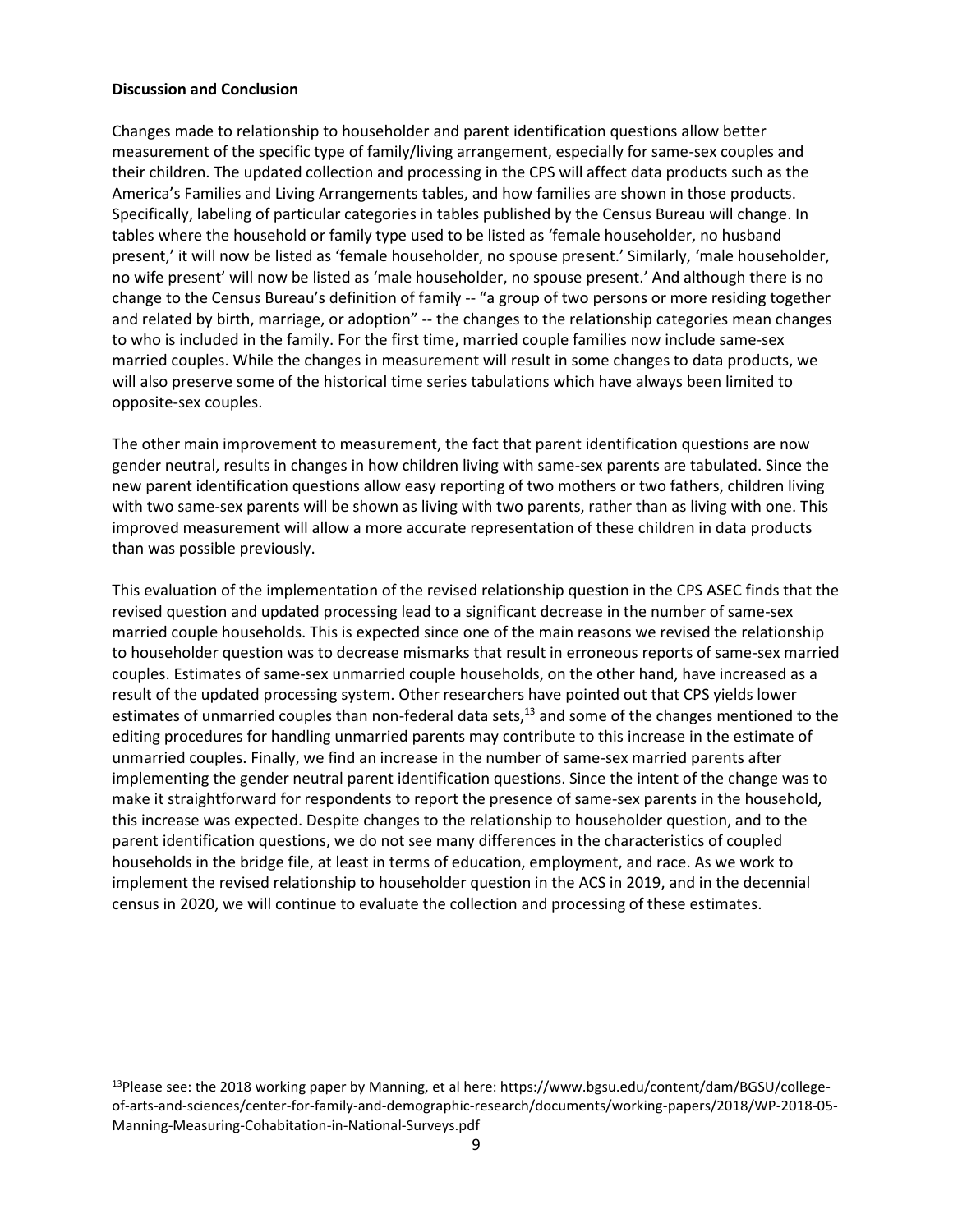#### Appendix Table A Margins of Error for Table 1, Coupled Households by Type: 2018 Production vs. Bridge Estimates

|                        | <b>Production Coupled</b> |                                 |     | <b>Bridge Coupled</b> |  |
|------------------------|---------------------------|---------------------------------|-----|-----------------------|--|
|                        |                           | Households                      |     | Households            |  |
|                        |                           | $(\text{perrp} + a \text{sex})$ |     | (revised perrp)       |  |
| Total (in thousands)   | 420                       | N/A                             | 421 | N/A                   |  |
| Opposite-sex Married   | 403                       | 0.2                             | 403 | 0.2                   |  |
| Opposite-sex Unmarried | 156                       | 0.2                             | 162 | 0.2                   |  |
| Same-sex Married*      | 50                        | 0.1                             | 46  | 0.1                   |  |
| Same-sex Unmarried     | 42                        | 0.1                             | 46  | 0.1                   |  |

*Source:* U.S. Census Bureau, Current Population Survey, Annual Social and Economic Supplement, 2018

\* Production estimate created using extract file that identifies who reported as same-sex spouse. N/A = Not applicable.

Note: Large integer values are margins of error in thousands; smaller values with decimals are in percentage points.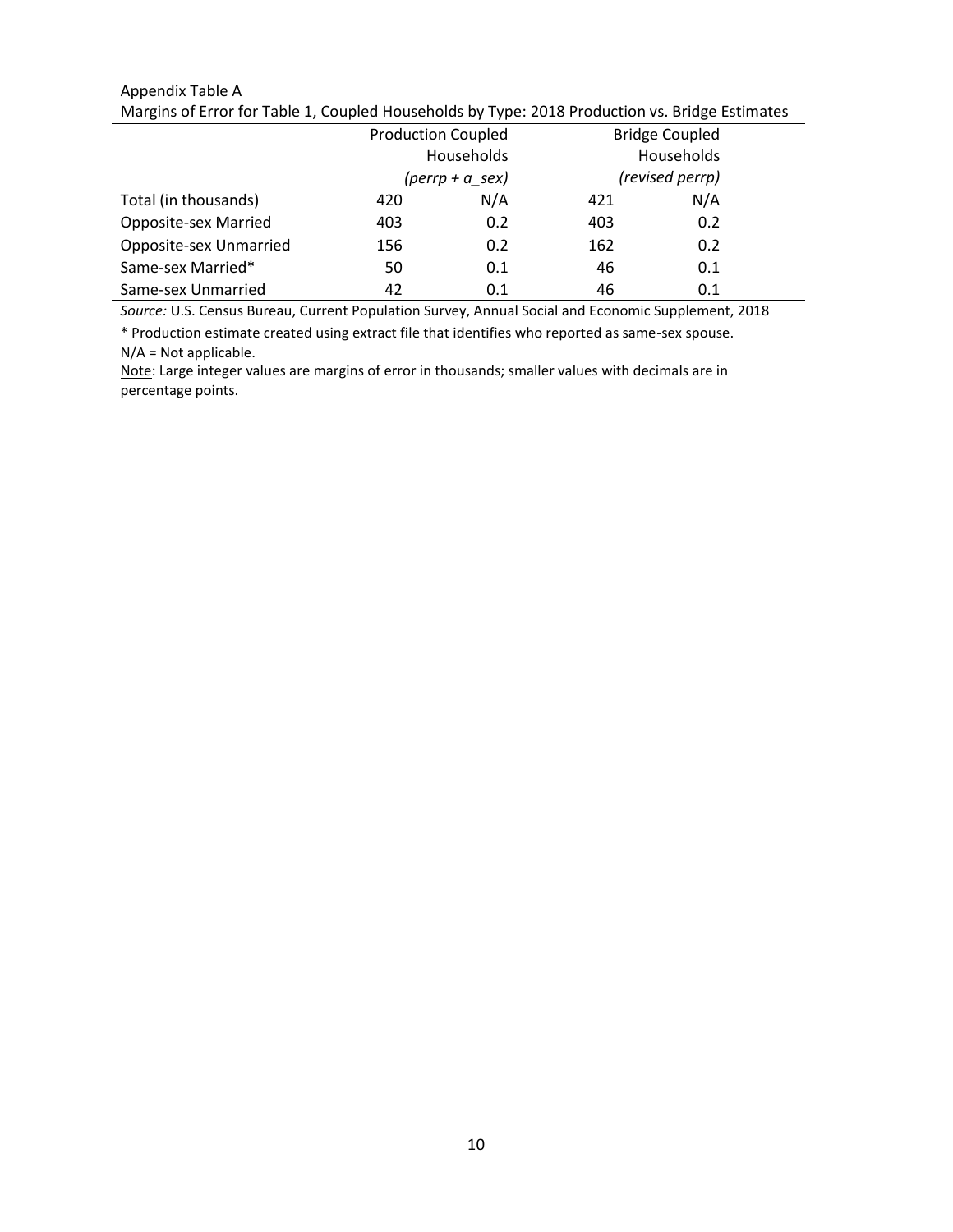# Appendix Table B

| Margins of Error for Table 2, Percent of Coupled Households by Type: 2018 Production vs. Bridge |  |
|-------------------------------------------------------------------------------------------------|--|
| Estimates                                                                                       |  |

| Characteristic                                                                                                                                        | Opposite-sex<br>Married |       | Opposite-sex<br>Unmarried |       | Same-sex<br>Married |       | Same-sex<br>Unmarried |       |  |
|-------------------------------------------------------------------------------------------------------------------------------------------------------|-------------------------|-------|---------------------------|-------|---------------------|-------|-----------------------|-------|--|
|                                                                                                                                                       | Prod.                   | Brid. | Prod.                     | Brid. | Prod.               | Brid. | Prod.                 | Brid. |  |
| Both Partner's,<br>Bachelor's+                                                                                                                        | 0.3                     | 0.3   | 0.8                       | 0.8   | 4.4                 | 4.8   | 5.0                   | 4.5   |  |
| Both Partner's,<br>Employed                                                                                                                           | 0.5                     | 0.5   | 1.5                       | 1.4   | 6.1                 | 6.6   | 7.3                   | 6.6   |  |
| % of Couples<br>Interracial                                                                                                                           | 0.2                     | 0.2   | 0.7                       | 0.6   | 2.6                 | 3.0   | 3.8                   | 3.5   |  |
| $\overline{C}$ , and $\overline{C}$ and $\overline{C}$ and $\overline{C}$ and $\overline{C}$ and $\overline{C}$ and $\overline{C}$ and $\overline{C}$ |                         |       |                           |       |                     |       |                       |       |  |

*Source:* U.S. Census Bureau, Current Population Survey, Annual Social and Economic Supplement, 2018

Prod. = Production File; Brid. = Bridge File

Note: Margins of error are in percentage points.